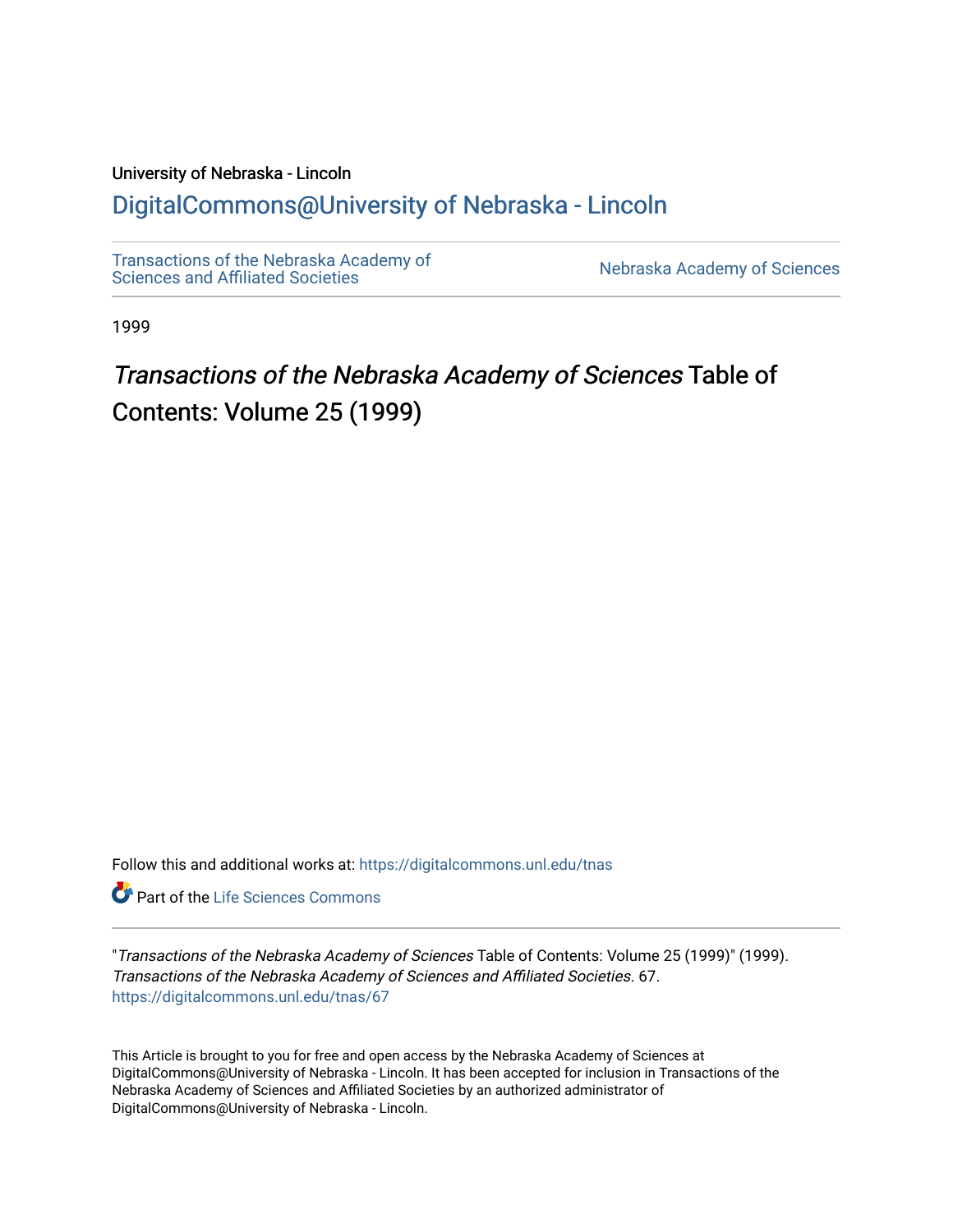#### **STATE BOARD OF EDUCATION**

#### **AND**

#### **STATE BOARD OF VOCATIONAL EDUCATION**

Kim Peterson Ann Mactier Beverly Peterson Rick Savage Stephen Sherr Terry Loschen, vice-president Kathy Wilmot Katherine Piller, president

Lincoln Omaha Oakland Omaha Hastings Grand Island Beaver City Omaha

District 1 District 2 District 3 District 4 District 5 District 6 District 7 District 8

#### **DEPARTMENT OF EDUCATION**

Douglas D. Christensen, Commissioner of Education 301 Centennial Mall South, Lincoln, Nebraska 68509-4987

#### Establishment of the *Transactions* of *the Nebraska Academy* of *Sciences*

In 1969, during its eightieth session, the State Legislature of Nebraska passed Legislative Bill 776, which appropriated funds to eightleth session, the State Legislature of Nebraska passed Legislative Dill (10, which<br>Clientific works submitted by appropriated funds to aid the Nebraska Academy of Sciences in the publication of scientific works submitted by<br>Nebraska scientists. Volumes I and II of the *Transactions* were published under this arrangement, but Volume III was privately financed. Volume IV and succeeding volumes are being published under the auspices of the Nebraska Department of Education with funds authorized by the State Legislature, supported by the last five governors, J. James Exon, Charles Thone, Robert Kerrey, Kay A. Orr, and E. Benjamin Nelson. Volume XI was supported by the Nebraska Department of Education, but the publishing of Volume XI-Special Issue, Symposium *(Man and the Changing Environments in the Great Plains),* August 1983, was made possible by a grant from the Peter Kiewit Charitable Trust, Omaha, Nebraska. The Symposium on 16-18 April 1980 was sponsored by the Center for Great Plains Studies, College of Arts and Sciences, University of Nebraska-Lincoln and the Institute for Tertiary and Quaternary Studies (TER-QUA), a Division of the Nebraska Academy of Sciences.

> Published by THE NEBRASKA ACADEMY OF SCIENCES

Funded by THE NEBRASKA DEPARTMENT OF EDUCATION

Printed by DAS Print Shop Department of Administrative Services, Lincoln

# **1999**

The cover design represents the merging of the disciplines of the biological and social sciences with those of the earth and physical sciences.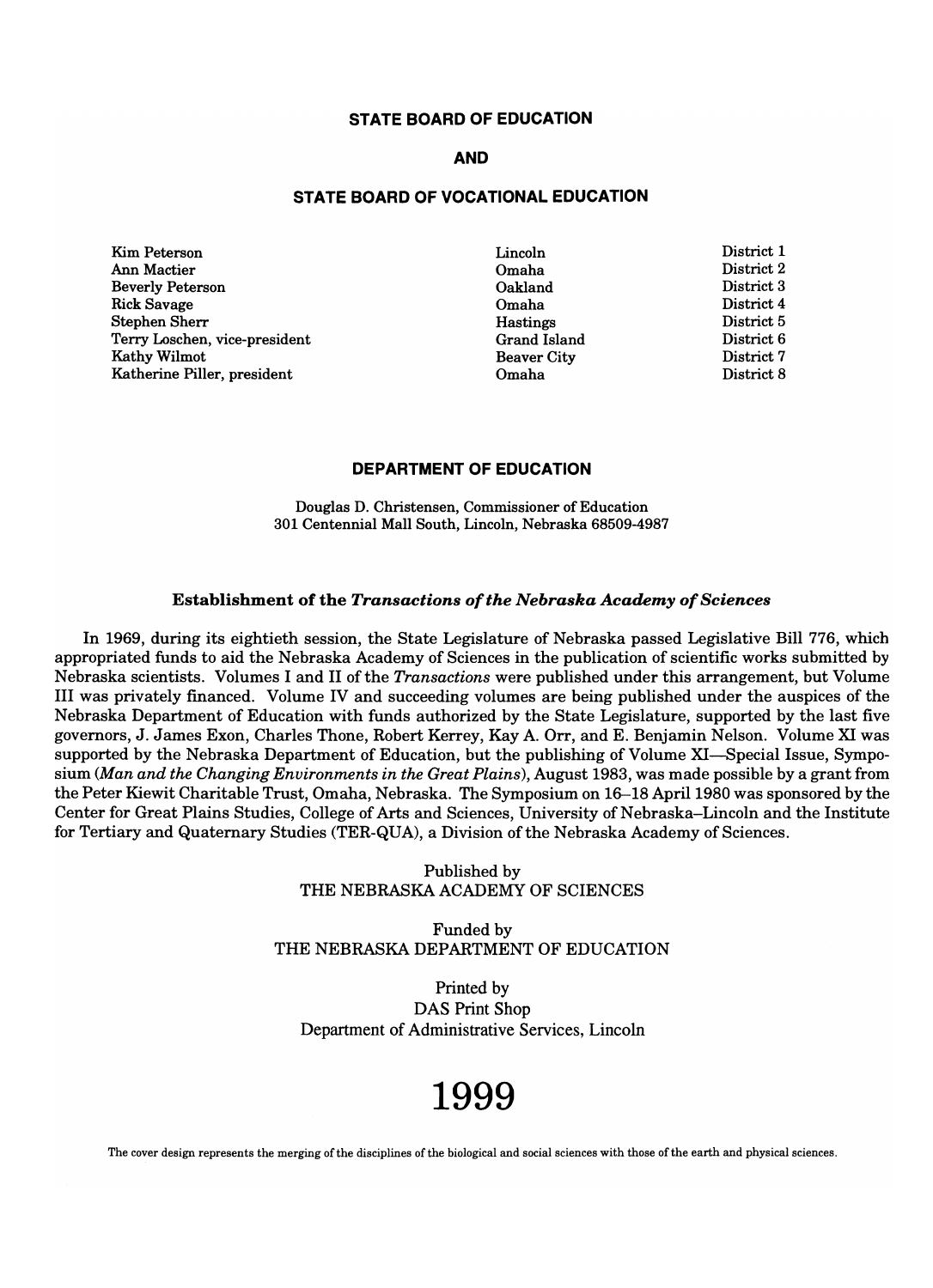# **TRANSACTIONS OFTHE NEBRASKA ACADEMY OF SCIENCES**

# **Volume 25 1999**

ISSN 0077 6351

#### **DIVISIONS OF THE NEBRASKA ACADEMY OF SCIENCES**

 $N = N + N$  associated of  $\overline{N}$  as  $\overline{N}$ INSTITUTE FOR THE TERRIFIC STUDIES, THE TERRIFIC STUDIES, THE TERRIFIC STUDIES, THE TERRIFIC STUDIES, THE TERRIFIC STUDIES, THE TERRIFIC STUDIES, THE TERRIFIC STUDIES, THE TERRIFIC STUDIES, THE TERRIFIC STUDIES, THE TERRIF

#### **AFFILIATED SOCIETIES OF THE NEBRASKA ACADEMY OF SCIENCES**

American Association of Physics Teachers, Nebraska Section, AAPT Figures 1980 and Figures, International Either Eithelman Eithelman Eithelman Eithelman Eithelman Eithelman Eit<br>Lorent Eithelman Eithelman Eithelman Eithelman Eithelman Eithelman Eithelman Eithelman Eithelman Eithelman Eit Friends of Loren Eiseley<br>Lincoln Gem and Mineral Club, Inc. nebraska Chapter, National Council for Geographic Education<br>
The Council for Geographic Education National Council for Geography Nebraska Graduate Women in Science  $\frac{1}{100}$  aska Graduate women in Science Nebraska Ormunologists Union Nebraska Psychological Association<br>Nebraska Psychological Society Nebraska-Fsychological Society<br>  $\begin{bmatrix} 1 & 1 & 0 & 1 \\ 0 & 1 & 0 & 0 \\ 0 & 0 & 0 & 0 \\ 0 & 0 & 0 & 0 \end{bmatrix}$ In Dakota Section, Mathematical As

 $T_{\text{c}}$  and  $T_{\text{c}}$  and  $T_{\text{c}}$  and  $T_{\text{c}}$  and  $T_{\text{c}}$  and  $T_{\text{c}}$  and  $T_{\text{c}}$  and  $T_{\text{c}}$  and  $T_{\text{c}}$  and  $T_{\text{c}}$  and  $T_{\text{c}}$  and  $T_{\text{c}}$  and  $T_{\text{c}}$  and  $T_{\text{c}}$  and  $T_{\text{c}}$  and  $T_{\text{c}}$  a The is affiliated with the American Association for the Advancement of the Advancement of the Advancement of the Advancement of the Advancement of the Advancement of the Advancement of the Advancement of the Advancement o and is affiliated with the American Association for the Advancement<br>of Science and the National Association of Academies of Science

All persons interested in science are welcome to become members of the Nebraska Academy of Sciences.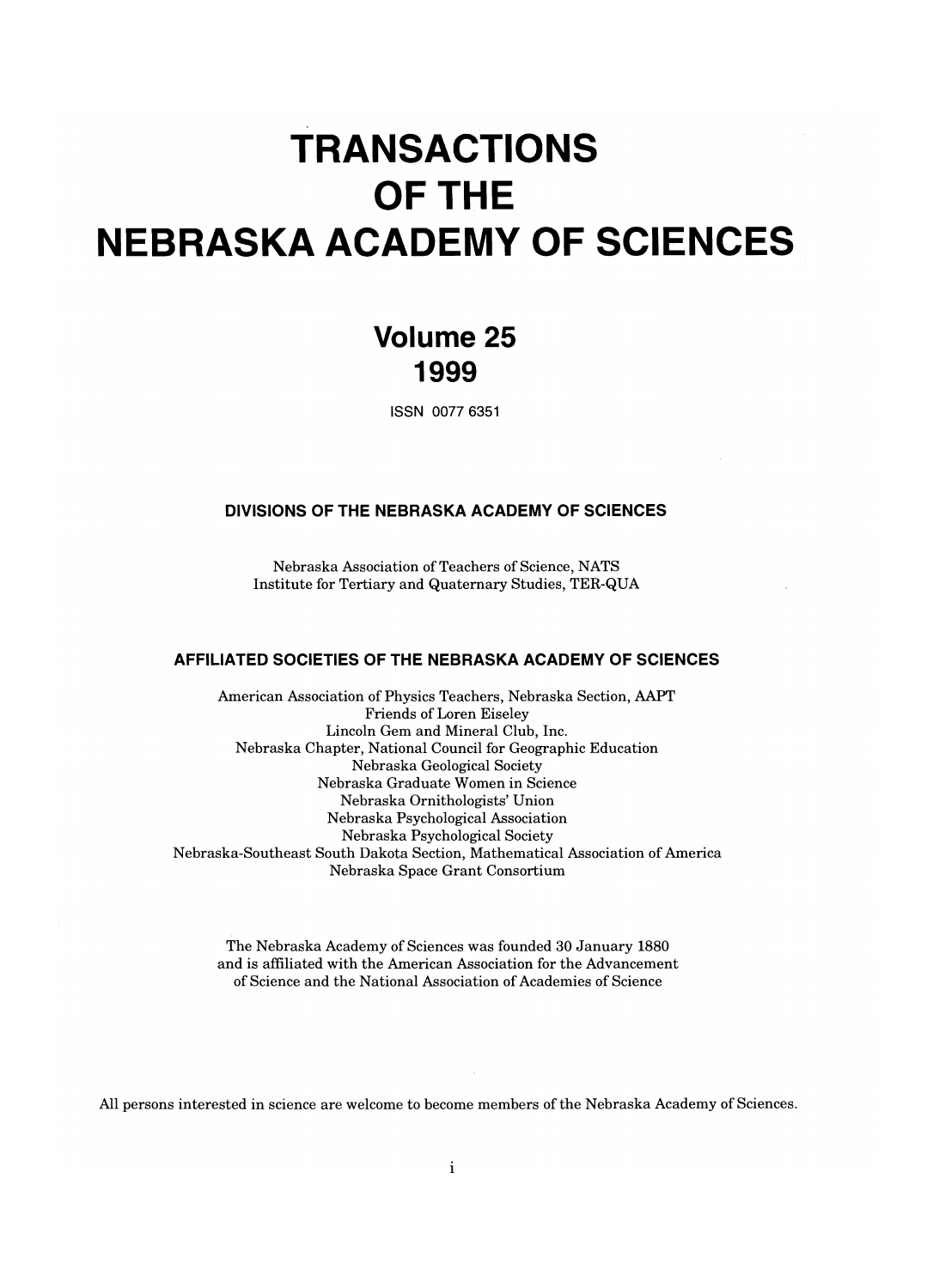# **NEBRASKA ACADEMY OF SCIENCES, INC. 302 Morrill Hall, 14th & U Streets, Lincoln, Nebraska 68588-0339 Phone (402) 472-2644**

**OFFICERS** 

President: 1997-98 President Elect: 1997-98 Treasurer: 1997-98 easurer. 1991–90<br>cording Secretary: 1997-98 ecorumg Secretary. 1997-98 Executive Director: 1997–98<br>Councillors: 1995–98 1996-99 1997-2000  $1991 - 2000$ <br>Junior Acad. Dir. & Gorresp. Sec., Sci. Talent Search:  $S_{\text{S}}$  Science Teaching:  $\alpha$  Corresp. Sec., Sci. Talent NATS President<br>NATS Treasurer AAS and AAAS Trees and NATS Trees  $R_{\text{A}}$  and NAAS Representative. Chemistry and Physics Long Range Planning:

Program Chairman and Editor of *PROCEEDINGS:*  Editor of *TRANSACTIONS:*  Manager of Maiben Research Center, Otoe County: James McGahan, Northwest High School, Grand Island David T. Lewis, University of Nebraska-Lincoln Henry E. Baumgarten, University of Nebraska-Lincoln Karen A. Messenger, Dorchester Walter E. Mientka, University of Nebraska-Lincoln George M. Coleman, Nebraska Wesleyan University, Lincoln Steven Rothenberger, University of Nebraska at Kearney Robert Curtright, Lincoln Northeast High School James Woodland, Nebraska Department of Education Bob Feurer, North Bend Central Public Schools Randy Johnson, Gering Senior High School Claire M. Oswald, College of Saint Mary, Omaha Charles F. Williams, Nebraska Wesleyan University, Lincoln Thomas S. McShane, Creighton University, Omaha nomas S. McShane, Creignion University, Omaha Claire M. Oswald, College of Saint Mary, Omaha<br>M. Rosalind Morris, University of Nebraska–Lincoln John F. Hertner, University of Nebraska at Kearney M. Rosalind Morris, University of Nebraska-Lincoln Robert B. Kaul, University of Nebraska-Lincoln David T. Lewis, University of Nebraska-Lincoln

#### **POLICY COMMITTEE, 1997-1998**

| Bellevue University, Bellevue                               |  |  |
|-------------------------------------------------------------|--|--|
| Central Community College, Columbus, Grand Island, Hastings |  |  |
| Chadron State College, Chadron                              |  |  |
| College of Saint Mary, Omaha                                |  |  |
| Concordia University, Seward                                |  |  |
| Creighton University, Omaha                                 |  |  |
| Dana College, Blair                                         |  |  |
| Doane College, Crete                                        |  |  |
| Hastings College, Hastings                                  |  |  |
| McCook Community College, McCook                            |  |  |
| Metropolitan Community College, Omaha                       |  |  |
| Midland Lutheran College, Fremont                           |  |  |
| Mid-Plains Community College, North Platte                  |  |  |
| Nebraska Wesleyan University, Lincoln                       |  |  |
| Northeast Community College, Norfolk                        |  |  |
| Peru State College, Peru                                    |  |  |
| Southeast Community College, Beatrice                       |  |  |
| Southeast Community College, Lincoln                        |  |  |
| Union College, Lincoln                                      |  |  |
| University of Nebraska at Kearney                           |  |  |
| University of Nebraska–Lincoln                              |  |  |
| University of Nebraska at Omaha                             |  |  |
| University of Nebraska Medical Center, Omaha                |  |  |
| Wayne State College, Wayne                                  |  |  |
| Western Nebraska Community College, Scottsbluff             |  |  |
| York College, York                                          |  |  |

Jacqueline Scholar Georgianna Van Patter eorgianna van Fau<br>....11 D. W. ..1... Ronald R. Weedon Claire M. Oswald<br>John Suhr John F. Schalles Larrie E. Stone David H. Smith  $\begin{bmatrix} 1 & 0 & 0 \\ 0 & 1 & 1 \end{bmatrix}$ roge U. Sachtr Roger Wilson<br>Patrick Nichols attick inichuis reg Clements<br>Calculus ark bianu<br>Norman E. Grissold orman E. Grisw<br>... m: Kim Timperley<br>John Hnida Robert Eddy Richard Budgett<br>Richard A. Ross charu A. Nos<br>Julio Va Robin Vance<br>Carl D. Sterner Kathleen Keeler atmeen Neefer<br>Drach lomas D. Drag<br>J. F. D John K. Dyer<br>Mary Ettel ary Etter<br>...: J Mark  $\alpha$   $\alpha$   $\beta$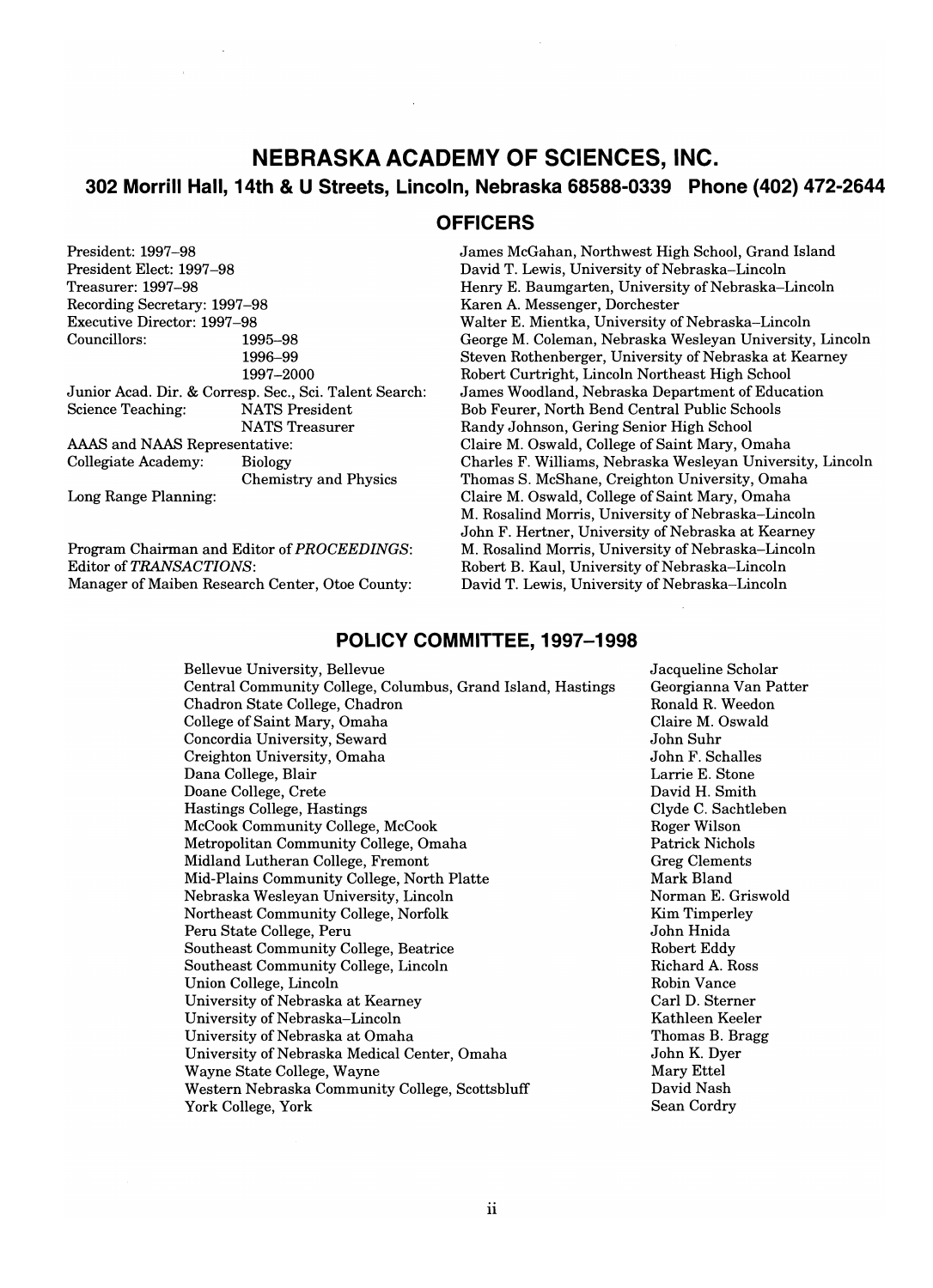# **TRANSACTIONS**  of the **NEBRASKA ACADEMY OF SCIENCES**

# **Volume 25 February1999**

# **EDITORIAL CONTENTS**

### **PAPERS**

| M. H. Azadmanesh and A. W. Krings                                                                                                                |  |
|--------------------------------------------------------------------------------------------------------------------------------------------------|--|
| Steven B. Rolfsmeier, Robert F. Steinauer, and David M. Sutherland                                                                               |  |
| <b>Phillip D. Moore</b>                                                                                                                          |  |
| The brine shrimp Artemia franciscana in closed microalgal-based microcosms (biospheres)39<br>Rachel Yung, Mark A. Gouthro, and James R. Rosowski |  |
| Michael A. Goodrich and Charles A. Springer                                                                                                      |  |
| <b>Geoffrey R. Smith</b>                                                                                                                         |  |
| <b>Wayne Briner</b>                                                                                                                              |  |
| Nicholas J. Czaplewski, Bruce E. Bailey, and R. George Corner                                                                                    |  |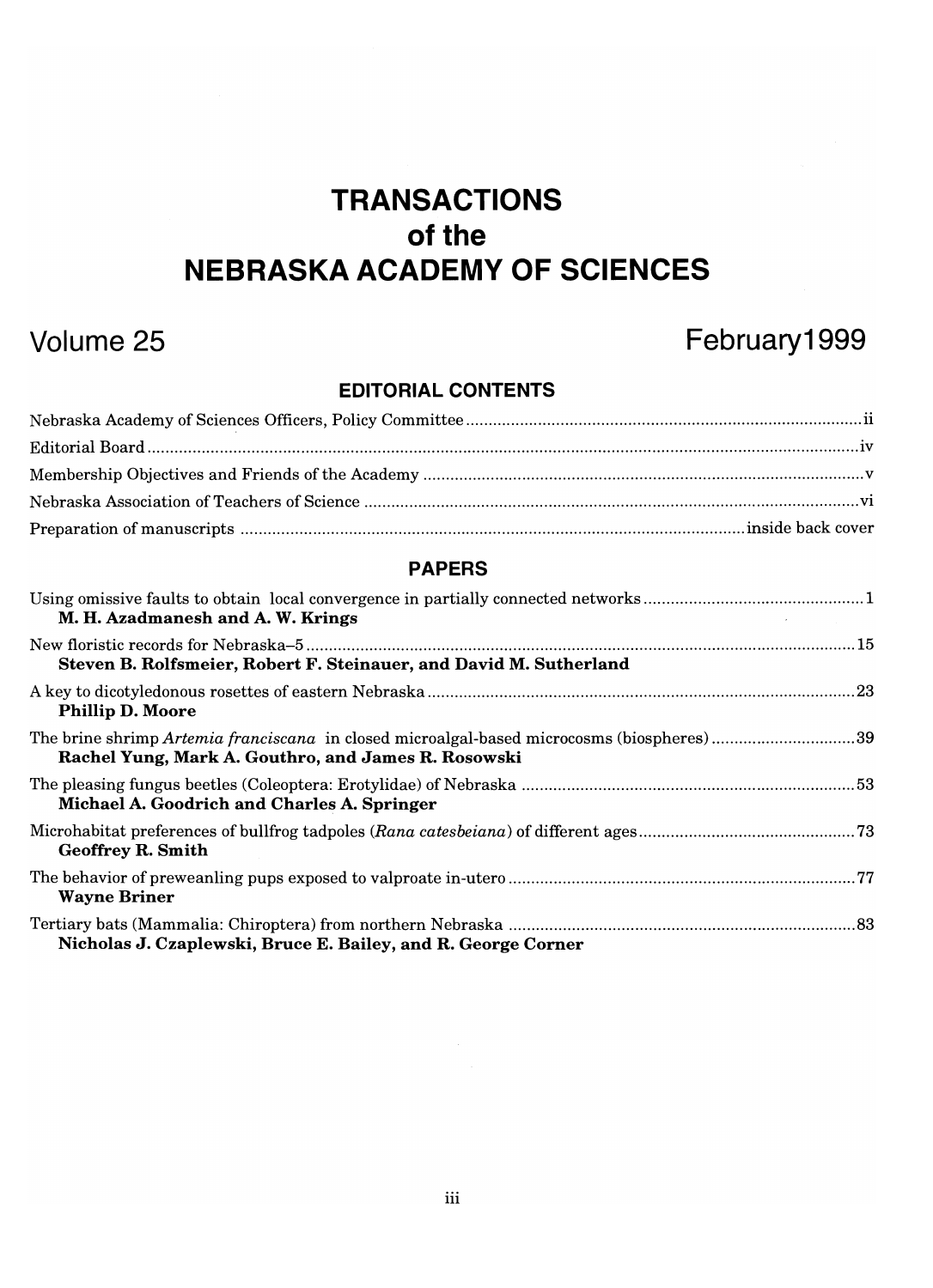### **EDITORIAL BOARD**

| Division Editors for Proceedings |  |
|----------------------------------|--|
|                                  |  |
|                                  |  |
|                                  |  |
|                                  |  |
|                                  |  |
|                                  |  |
|                                  |  |
|                                  |  |
|                                  |  |

t t t

#### **EDITOR'S CORNER**

The *Transactions of the Nebraska Academy of Sciences* publishes results of original research by members ofthe Academy in good standing. It is indexed in *Biological Abstracts* and *Cambridge Scientific Abstracts* and is received Academy in good standing. It is indexed in *Biological Abstracts* and *Cambridge Scientific Abstracts* and is received<br>by more than 600 libraries worldwide. Presentation of a paper at the annual meeting of the Academy is n prerequisite or a guarantee of publication in the *Transactions.* Persons wishing to submit a paper for consideration should consult the inside back cover of this volume for information about preparation and style of manuscripts. Manuscripts are reviewed by at least two referees, including at least one from outside the author's institution. Manuscripts are reviewed by at least two referees, including at least one from outside the author's institution.<br>Following review by the referees and the editorial board, the author is notified whether or not the paper is for publication and, if accepted, of necessary revisions.

The valued assistance of the many reviewers of manuscripts is gratefully acknowledged.

 $\det B$ .  $K_{\text{end}}$ . Editor rt D. Raul, Eult<br>....11@unl.edu (402) 472-2715 Nebraska Academy of Sciences nebacad@Unlinfo.unl.edu 302 Morrill Hall, 14th and U Streets Lincoln, NE 68588-0339 (402) 472-2644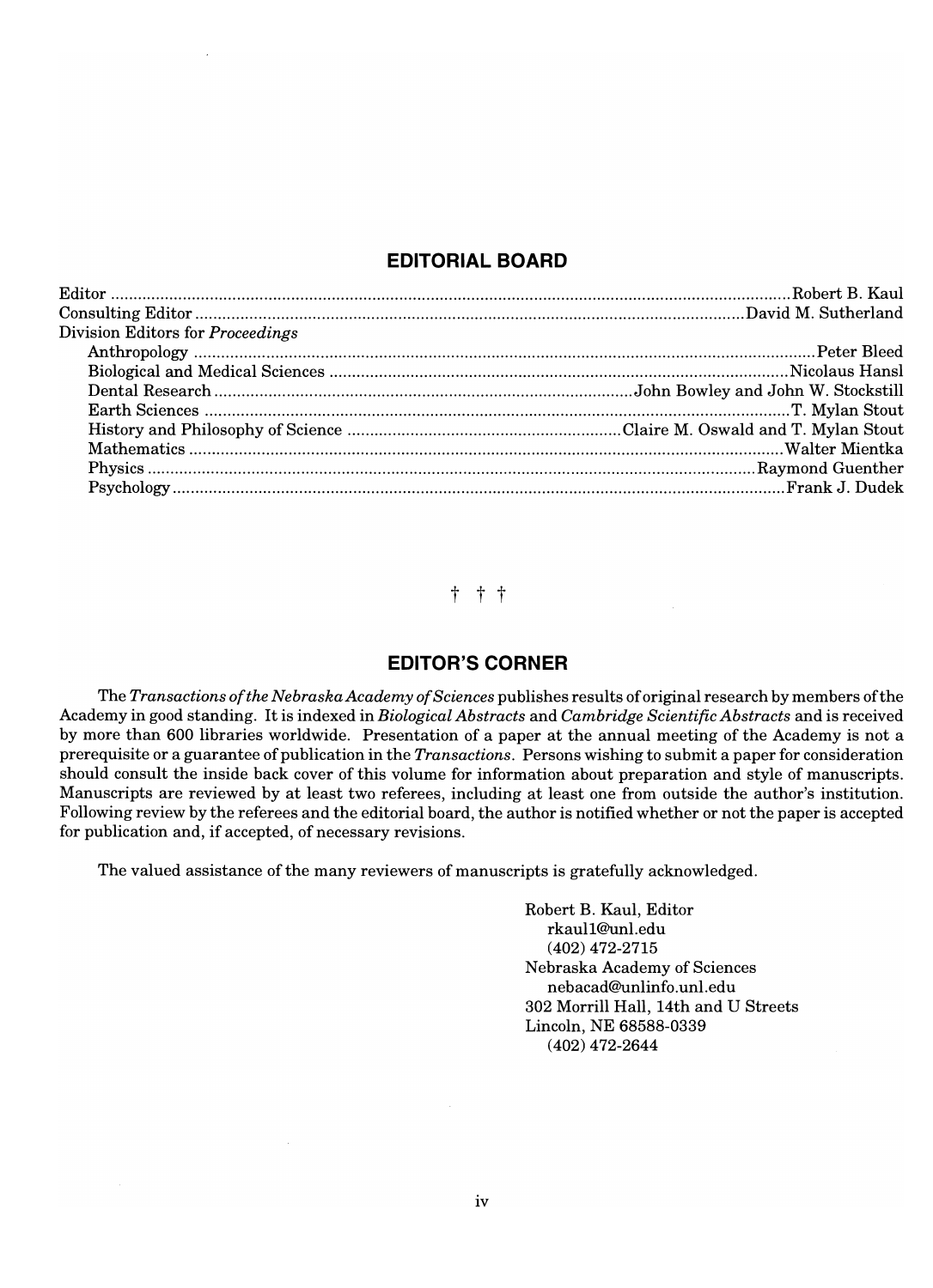### **NEBRASKA ACADEMY OF SCIENCES, INC.**

The membership of the Academy consists of those individuals and institutions interested in science and those persons The membership of the Academy consists of those individuals and institutions interested in science and those persons actively working and contributing to science in the State of Nebraska. It includes nonprofessional persons, as well as representatives from education, the professions, industry, and governmental agencies.

The Academy was organized in 1880 in Omaha with seventy-five charter members, and reorganized in 1891 in Lincoln. The Academy was incorporated in 1950 as a nonprofit educational institution, and it is neither a state agency nor is it sponsored by ademy was incorporated in 1950 as a nonprofit educational institution, and it is neither a state agency more B revenue Service established the Academy's ratio of the Academy of the Academy of the Internal Revenue Service Code. The Policy established the Academy's rating as "Section  $501(c)$  (3)" of the Internal Revenue Code. The Policy Committee of the Academy is made up of one representative from each of the colleges and universities of the State.

OBJECTIVES: The objectives of the organization are to further the work of scientists and science teachers in the high schools and colleges of the state, to facilitate cooperation among them, to improve the effectiveness of science in the promotion of human welfare, and to increase public understanding and appreciation of the importance and promise of science in human progress.

RESOLUTION: The following resolution concerning our environment was recently approved by the Academy membership: "Be  $i$  resolved that the Nebraska Academy of Sciences are primed that the second  $i$  as the science of the Academy membership: be  $i$ it resolved that the Nebraska Academy of Sciences, as the principal organization representing the scientists of the State, is greatly concerned with the deterioration of the environment. The scientific talent of Nebraska is considerable, and it is hoped that individually-collectively it may be better utilized by both State and federal agencies in addressing problems of destruction<br>of trees, native prairie, groundwater resources and habitats."

 $\mathbf{F}$  from  $\mathbf{F}$  are given to persons who are not are not actively engaged in scientific teaching or persons who are not actively engaged in scientific teaching or actively engaged in scientific teaching or  $\mathbf{F}$ research, but who have shown under the search interest in provided in several interest in the programs of  $\frac{1}{N}$ research, but who have shown unusual interest in promoting science and in sponsoring scientific programs in Nebraska. The following Nebraskans have received a Friend of Science Award: Mrs. Mabel L. Criss, Omaha (1970); Dr. Walter D. Behlen, Columbus (1976); Vance D. Rogers, Lincoln (1977); George and Olivia Lincoln, Lincoln (1980); Mr. and Mrs. Thomas C. Woods, Jr., Lincoln (1981); Dr. Lewis E. Harris, Lincoln (1984); Dr. Robert W. Allington, Lincoln (1989); Florence Boring Lueninghoener, Fremont (1992); Robert B. Crosby, Lincoln (1993); Virginia Dodd Smith, Chappell (1993); Dr. Donald Othmer, Brooklyn, New<br>York (1994); John Frey, Lincoln (1995); Elizabeth Rubendall, Lincoln (1996); Professor T. Mylan and E (1996); Francis A. Haskins, Robert B. Johnston, and M. Rosalind Morris, all Lincoln (1997), Robert B. Nelson, Lincoln (1998).

FRIENDS OF THE ACADEMY: The Academy of Academy of Properties and accompanying endowments: the Maiben Scientific  $R$ extern Center in Otom the estate of Benjamin and Rachel Companying endowments; the Maiben Scientific Research Center in Otoe County, from the estate of Benjamin and Rachel Corr Maiben (1959); the C. Bertrand and Marian Othmer Schultz Environmental Prairie in Webster County, deeded to the Academy by Dr. and Mrs. Schultz; and the C. Bertrand and Marian Othmer Schultz Grandview Heights Center for Environmental Study in Lancaster County (former home of the Schultz family), deeded to the Academy by Dr. Schultz (1992).

The following individuals and organizations have contributed \$100 or more during the past year to help the Academy in promoting individuals and organizations have contributed \$100 or more during the past year to help the Academy in promoting research and teaching of science and technology in high schools, community colleges, and universities throughout Nebraska:

# **INDIVIDUALS**

 $R = \frac{1}{2}$  $\frac{M}{2}$  Marvin A. Bichel, W. 1.  $\alpha$  1.1. Marvin A. Bichel, Wakefield<br>Gary W. Brown, Waterloo ary w. brown, waterioo ancis and Dorothy Has Joseph LeDuc, Lincoln<br>Morton Stelling, Lincoln

# **ORGANIZATIONS**

Nebraska Space Grant Consortium Sargent-Welch, Buffalo Grove, Illinois